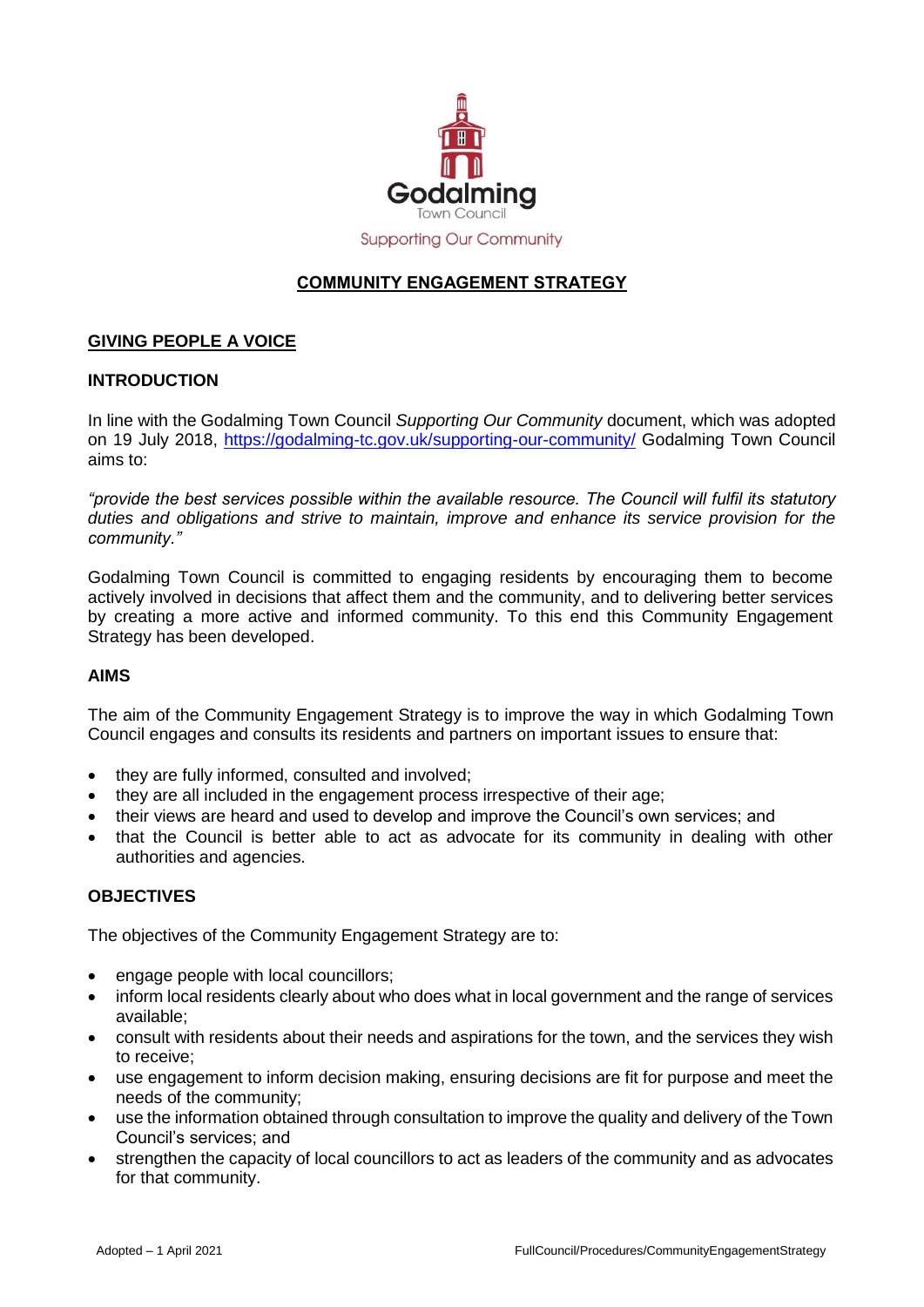#### **HOW THIS WILL BE ACHIEVED**

## **INFORMING THE COMMUNITY (WHAT WE WILL TELL THE COMMUNITY & HOW WE WILL DO IT)**

Godalming Town Council will use a number of mechanisms to inform the Community about the Town Council and its activity and will remain open-minded and flexible about new means of communication as they become available.

The Town Council's website contains the most comprehensive information about the Council and about the town more generally. This website is updated regularly (at least weekly) and its contents include all the items referred to below. Website content and functionality continually evolves.

The Council's Annual Report, informs residents about the Council's activity. Copies are distributed at the Annual Town Meeting in April each year and made available at the Town Council's offices, at the Museum and at the Library. The Annual Report is also publicised in the quarterly newsletter and by press release.

Notices of all meetings of the Council and its Committees are displayed on the main Council noticeboard and on its website. All such meetings are open to the public.

As well as being posted on the Town Council's website, agendas and minutes of all formal meetings are distributed to the local press and partner organisations including the Chamber of Commerce and the Godalming Trust.

A quarterly newsletter with information about the Council and its services is distributed to every household in the town.

Regular press releases are issued and there is regular dialogue between Officers and Members of the Town Council and local journalists.

The Council maintains a database of contacts and uses it, within GDPR guidelines, to inform key individuals/organisations of specific events, meetings or service developments that it thinks may be of interest to them.

From time to time specific information is distributed to all households in the town, for example information regarding the Godalming & Farncombe Neighbourhood Plan.

The Town Council will take a stall at a town event (Town Day, the Town Show, Food Festival) to share information with the public.

The use of social networking sites such as Twitter and Facebook is being explored.

#### **CONSULTING & ENGAGING WITH THE COMMUNITY (HOW WE WILL LISTEN TO THE COMMUNITY)**

Unlike other tiers of local government, Town Councillors always live and/or work within the town they serve and have close ties to their constituents and local voluntary and community organisations on a day-to-day basis, making them uniquely placed to act as the Council's eyes and ears.

The Council maintains an office, open to the public on weekdays from 9.00am to 5.00pm, in Godalming Town Centre. All visitors to the office are welcomed as are all those making contact by telephone.

All correspondence (e-mail or letter) is dealt with promptly.